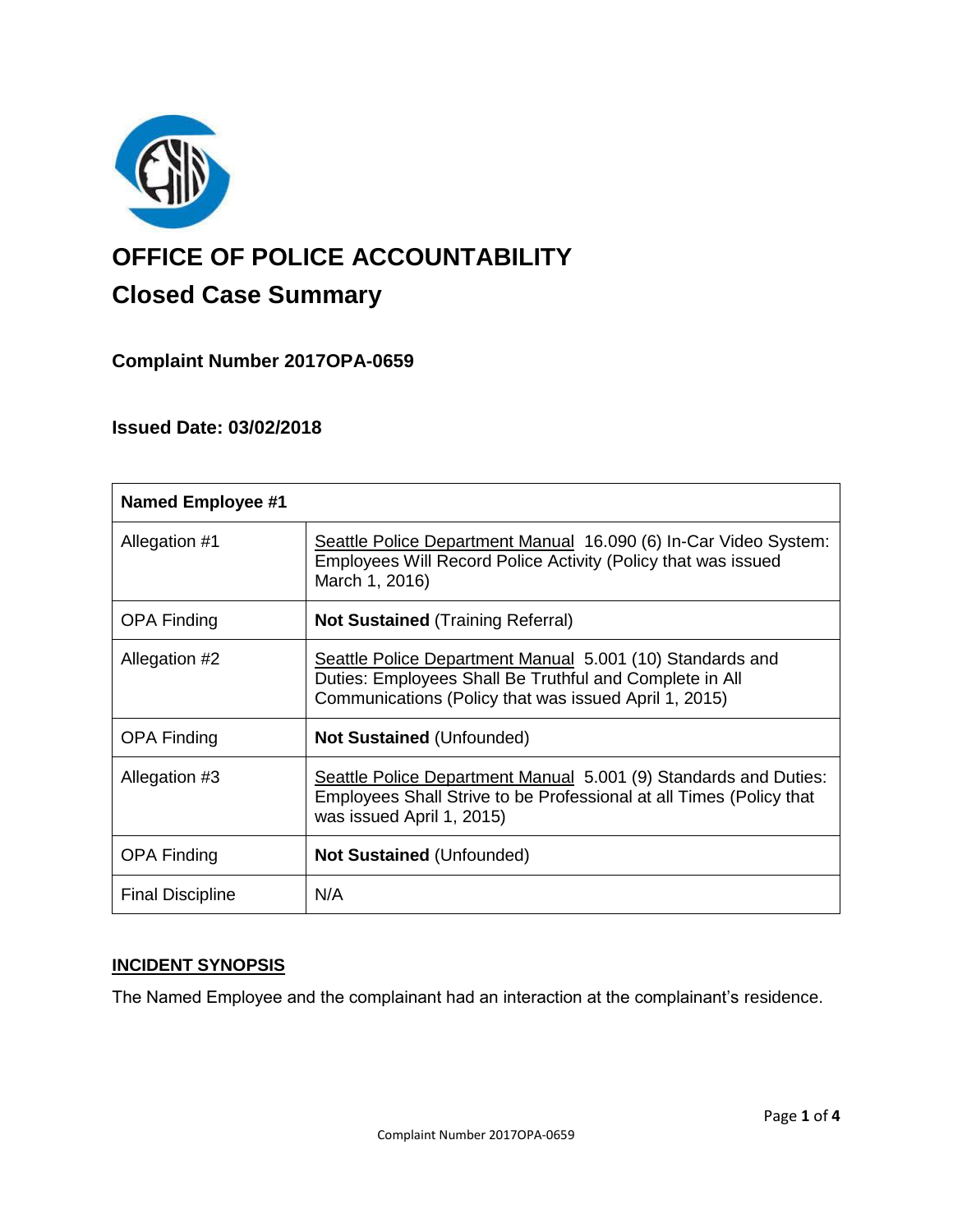#### **COMPLAINT**

The complainant alleged that the Named Employee was unprofessional in her interaction with him and that she took a 1.5-hour lunch with other individuals, during which those individuals smoked marijuana. During OPA intake, it was discovered that the Named Employee logged to an on-view suspicious call and did not activate her In-Car Video (ICV), and no ICV was located despite the Named Employee's update stating that ICV was used.

#### **INVESTIGATION**

The OPA investigation included the following actions:

- 1. Review of the complaint memo
- 2. Review of In-Car Videos (ICV)
- 3. Search for and review of all relevant records and other evidence
- 4. Interview of SPD employee

#### **ANALYSIS AND CONCLUSION**

When asked why she did not activate her ICV during the incident, Named Employee #1 first asserted that she was not required to activate ICV when logging to a "premise," as law enforcement action was not necessarily being taken. In response to OPA's query regarding why she did not activate her ICV when she changed the "premise" to "suspicious," Named Employee #1 stated that, at that time, she had already completed the discussion with her friend about her relationship with the complainant and received her request for a report. She did not intend to take any further action and planned to eat her lunch.

SPD Policy 16.090-6 requires that employees record police activity. The policy sets forth specific activity that must be recorded, including "criminal activity" and "questioning suspects or witnesses." Once information was received concerning possible criminal activity, the request for a report was received, and the call was changed to "suspicious," Named Employee #1 should have activated her ICV. This was particularly the case given that Named Employee #1 did not ultimately generate a general offense report due to the appearance of potential retaliation against the complainant. Had this incident been memorialized on ICV, either before or simultaneous to the complainant making his complaint concerning Named Employee #1, no such questions could have been raised. While the failure to activate ICV was arguably only a technical violation of policy and while her explanation for her actions was not necessarily unreasonable, the OPA Director did not believe that Named Employee #1 adhered to best practices in this instance.

The dishonesty allegation appeared to have been based on the following allegations: that Named Employee #1 ate a 1.5-hour lunch, while reporting only a 30-minute lunch; that Named Employee #1 logged herself to a "premise" and "suspicious" right before her lunch break, which could have been an improper attempt to extend her lunch; and that Named Employee #1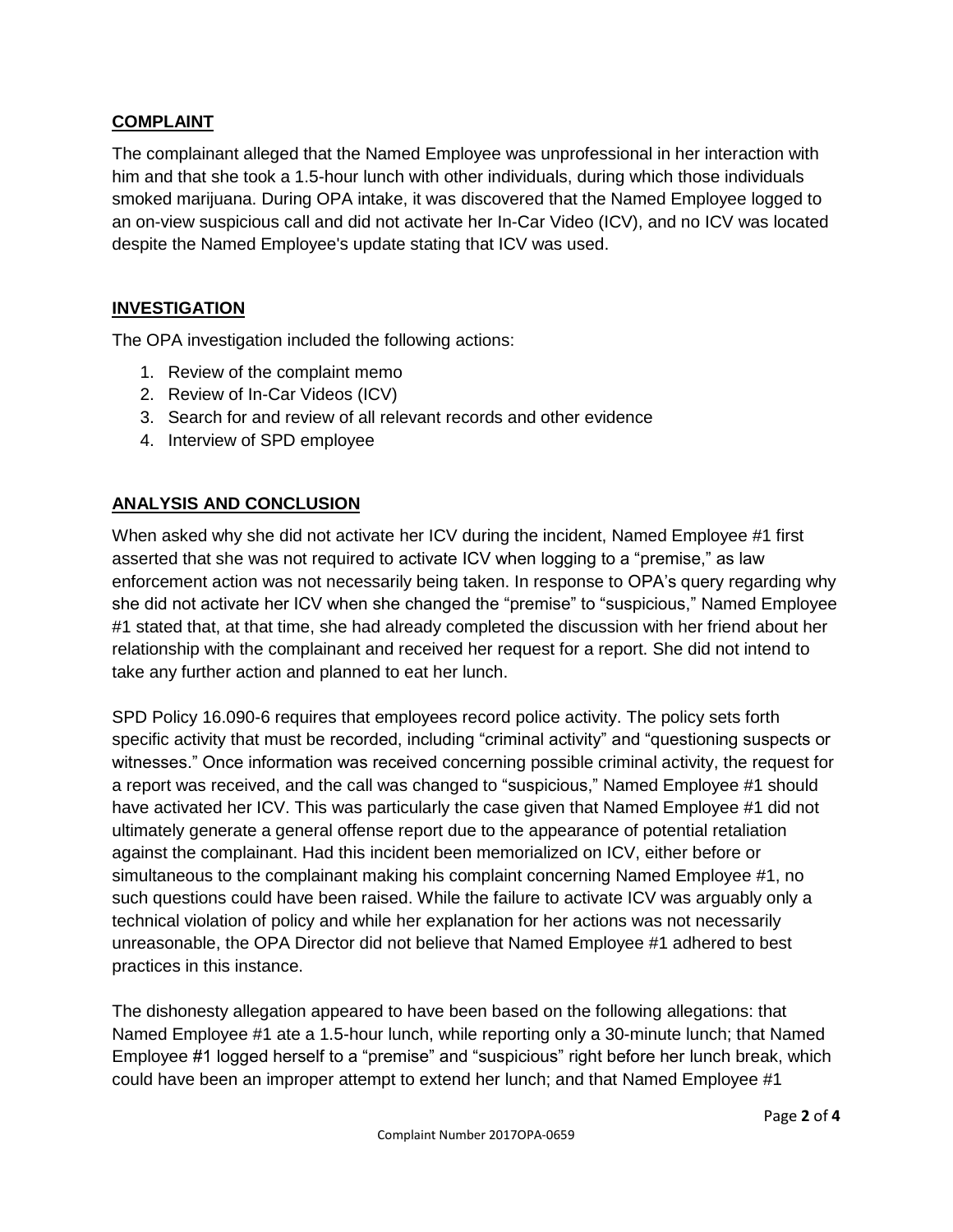indicated in the Computer Aided Dispatch (CAD) update that she used her ICV when she did not actually do so.

First, based on the OPA Director's review of the record, he found that Named Employee #1 did not take a 1.5-hour lunch. Her log suggested that her lunch lasted for just around 30 minutes. Even if the time from when she logged to a "premise" was added to her lunch, it still would have been well under 1.5 hours.

Second, with regard to Named Employee #1's explanation of why she logged to a "premise," the OPA Director did not know whether this was, in fact, the practice of her squad or, for that matter, the practice of officers throughout the Department. It did appear that the time logged by Named Employee #1 from 16:39 hours to 16:59 hours would not have been spent engaging in law enforcement activity had it not been for the coincidental interaction that she had with the complainant. As such, it would have practically been an extension of Named Employee #1's lunch break from 30 minutes to 50 minutes. The OPA Director did not discount that 30 minutes was not a particularly long time for lunch and that it would have been undesirable to be dispatched while waiting for food to be prepared. Moreover, officers, like any other employee in any other line of work, are not expected to be perfect timekeepers and to never take longer than 30 minutes for lunch. However, SPD may want to look at the practice of logging to a premise when no law enforcement activity is actually being performed, in order to determine whether this conduct is consistent with the Department's expectations. Regardless, the OPA Director certainly did not think that Named Employee #1 was being deliberately dishonest in her actions.

Third and last, the OPA Director found no evidence suggesting that the CAD update wherein Named Employee #1 indicated that she had used ICV was anything other than a simple error. He did not believe that she was being dishonest.

Based on the OPA Director's review of the evidence, he did not find that Named Employee #1 engaged in unprofessional behavior in violation of policy. Unfortunately, when she arrived at her friend's residence, she was placed in a confrontational situation with the complainant. While Named Employee #1 admittedly used an authoritative tone, the OPA Director did not find that the words she used were unprofessional. Further, even if she put her hand on her holster, that would not cause her behavior to be unprofessional without more.

#### **FINDINGS**

#### **Named Employee #1**

Allegation #1

The evidence showed that the Named Employee would benefit from additional training. Therefore a finding of **Not Sustained** (Training Referral) was issued for *In-Car Video System: Employees Will Record Police Activity.*